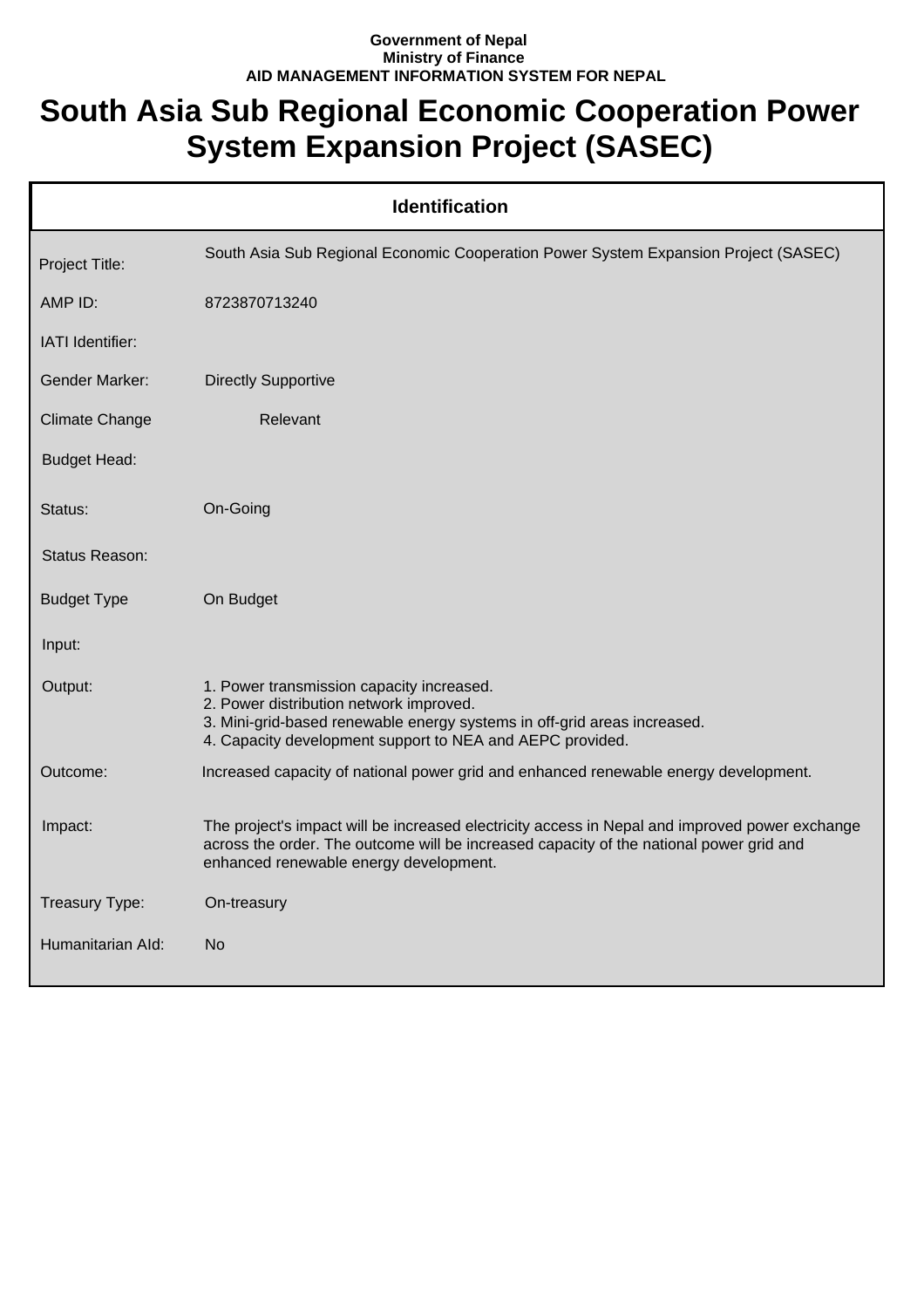| Location     |            |  |
|--------------|------------|--|
| Location     | Percentage |  |
| <b>NEPAL</b> | 100.0%     |  |

| <b>National Plan</b>                                                                             |            |  |
|--------------------------------------------------------------------------------------------------|------------|--|
| Program                                                                                          | Percentage |  |
| [Alternative Energy] [Infrastructure Development Policy] [National Development Plan<br>$(NDP)$ ] | 100.0%     |  |

| <b>Sector</b>                        |            |
|--------------------------------------|------------|
| Sector                               | Percentage |
| Nepal Sector Classification ENERGY 0 | 100.0%     |

| <b>Implementing/Executing Agency</b> |        |  |  |
|--------------------------------------|--------|--|--|
| <b>Implementing Agency</b>           |        |  |  |
| <b>Nepal Electricity Authority</b>   | 100.0% |  |  |
| <b>Executing Agency</b>              |        |  |  |
| <b>Nepal Electricity Authority</b>   | 100.0% |  |  |
| <b>Responsible Organization</b>      |        |  |  |
| Ministry of Energy                   | 100.0% |  |  |
| Donor                                |        |  |  |
| Asian Development Bank               | 0.0%   |  |  |
| European Investment Bank             | 0.0%   |  |  |
| Norway                               | 0.0%   |  |  |

| <b>Funding</b>             |      |  |
|----------------------------|------|--|
| <b>UNDISBURSED BALANCE</b> | null |  |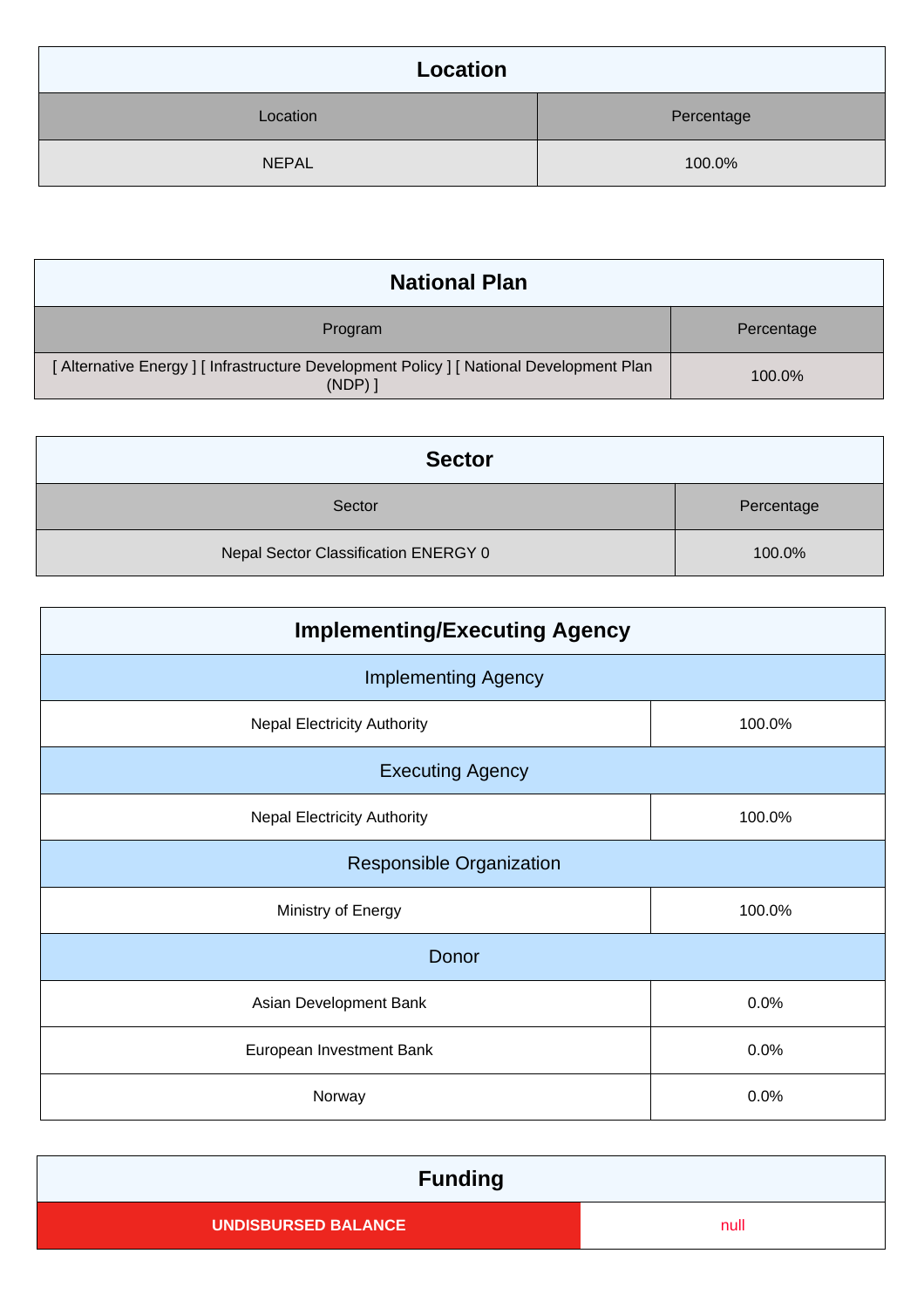| Transaction<br>Date | Type of<br>Assistance           | Mode of<br>Payment         | Post Earthquake<br>Assistance | Commitment  | <b>Disbursement</b> |  |
|---------------------|---------------------------------|----------------------------|-------------------------------|-------------|---------------------|--|
|                     | <b>Asian Development Bank</b>   |                            |                               |             |                     |  |
|                     |                                 |                            | <b>Actual</b>                 |             |                     |  |
| 3/13/2020           | <b>Grant Aid</b>                | <b>Direct Payment</b>      | No                            | Ю           | 432,791             |  |
| 11/15/2016          | <b>Grant Aid</b>                | <b>Direct Payment</b>      | No                            | Ю           | 892,535             |  |
| 7/15/2017           | <b>Grant Aid</b>                | <b>Direct Payment</b>      | No                            | 0           | 257,239             |  |
| 11/15/2017          | <b>Grant Aid</b>                | <b>Direct Payment</b>      | No                            | Ю           | 167,042             |  |
| 7/15/2018           | <b>Grant Aid</b>                | <b>Direct Payment</b>      | No                            | 0           | 188,605             |  |
| 11/15/2018          | <b>Grant Aid</b>                | <b>Direct Payment</b>      | No                            | Ю           | 609,104             |  |
| 3/15/2019           | <b>Grant Aid</b>                | <b>Direct Payment</b>      | No                            | O           | 899,955             |  |
| 7/15/2019           | <b>Grant Aid</b>                | <b>Direct Payment</b>      | No                            | Ю           | 686,420             |  |
| 11/15/2019          | <b>Grant Aid</b>                | <b>Direct Payment</b>      | No                            | 0           | 1,393,249           |  |
| 12/5/2019           | <b>Grant Aid</b>                | <b>Direct Payment</b>      | No                            | Ю           | 765,984             |  |
| 7/14/2014           | <b>Grant Aid</b>                | <b>Direct Payment</b>      | No                            | 20,000,000  | 0                   |  |
| 7/15/2020           | <b>Grant Aid</b>                | <b>Direct Payment</b>      | No                            | Ю           | 806,977             |  |
| 11/30/2020          | <b>Grant Aid</b>                | <b>Direct Payment</b>      | No                            | Ю           | 510,896             |  |
| 7/15/2021           | <b>Grant Aid</b>                | <b>Direct Payment</b>      | No                            | Ю           | 1,009,572           |  |
| 7/11/2014           | Concessional Loan<br>Assistance | <b>Direct Payment</b>      | No                            | 11,200,000  | 0                   |  |
| 7/14/2014           | Concessional Loan<br>Assistance | <b>Direct Payment</b>      | No                            | 162,740,000 | 0                   |  |
| 11/14/2014          | Concessional Loan<br>Assistance | <b>Direct Payment</b>      | No                            | 22,000,000  | 0                   |  |
| 11/15/2015          | Concessional Loan<br>Assistance | <b>Direct Payment</b>      | No                            | 0           | 618,553             |  |
| 3/15/2016           | Concessional Loan<br>Assistance | <b>Direct Payment</b>      | No                            | Ю           | 1,472               |  |
| 7/15/2016           | Concessional Loan<br>Assistance | <b>Direct Payment</b>      | No                            | Ŋ           | 4,418,189           |  |
| 11/30/2016          | Concessional Loan<br>Assistance | <b>Direct Payment</b>      | No                            | Ю           | 6,053,541           |  |
| 3/31/2017           | Concessional Loan<br>Assistance | <b>Direct Payment</b>      | No                            | Ŋ           | 5,562,126           |  |
|                     |                                 | <b>UNDISBURSED BALANCE</b> |                               |             | 190,665,751         |  |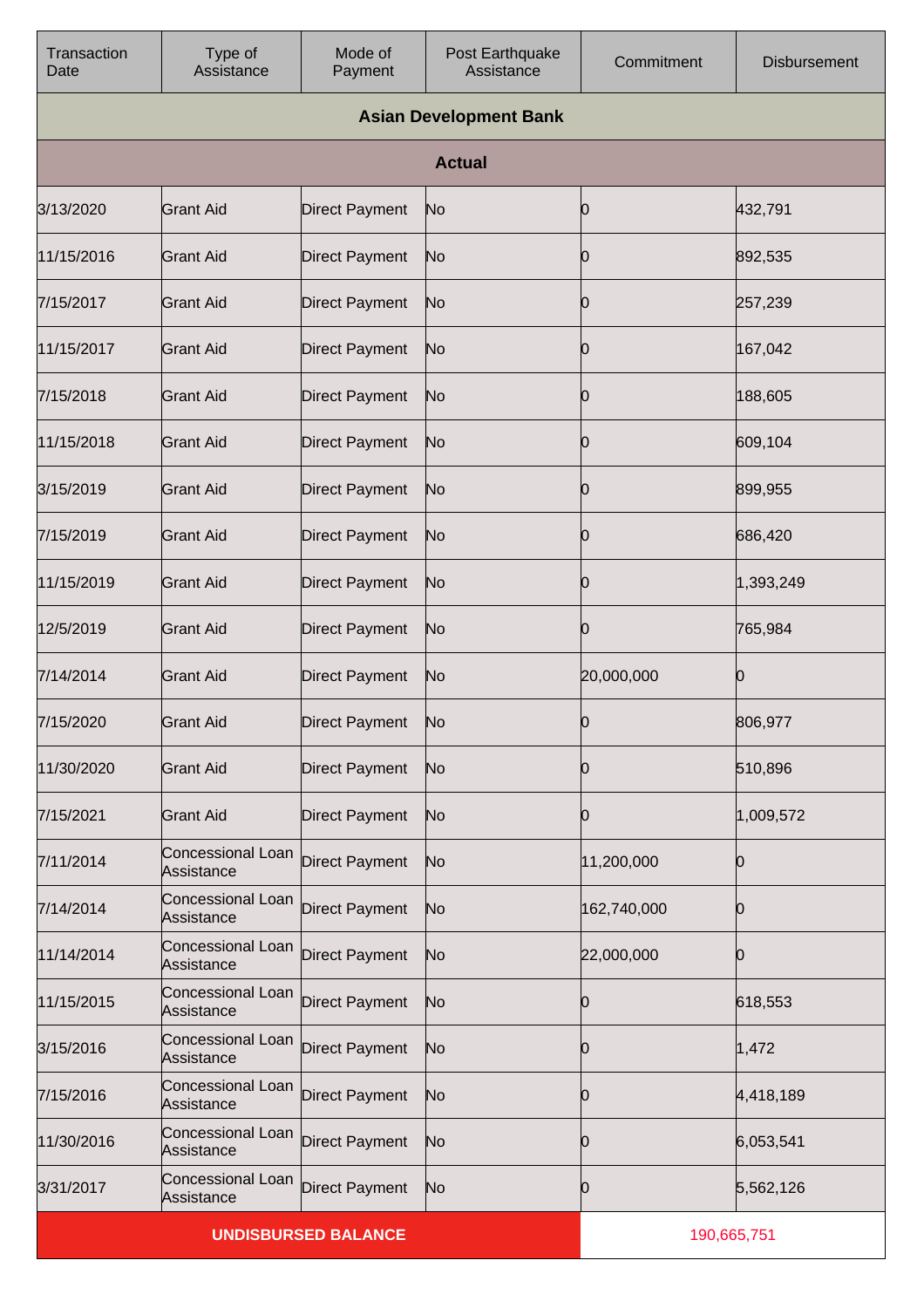| Transaction<br>Date              | Type of<br>Assistance           | Mode of<br>Payment             | Post Earthquake<br>Assistance   | Commitment  | <b>Disbursement</b> |
|----------------------------------|---------------------------------|--------------------------------|---------------------------------|-------------|---------------------|
| 7/15/2017                        | Concessional Loan<br>Assistance | <b>Direct Payment</b>          | No                              | 10          | 10,535,737          |
| 11/15/2017                       | Concessional Loan<br>Assistance | <b>Direct Payment</b>          | No                              | 10          | 6,674,201           |
| 1/17/2018                        | Concessional Loan<br>Assistance | <b>Direct Payment</b>          | No                              | 20,000,000  |                     |
| 3/15/2018                        | Concessional Loan<br>Assistance | <b>Direct Payment</b>          | No                              | 10          | 17,739,766          |
| 7/15/2018                        | Concessional Loan<br>Assistance | <b>Direct Payment</b>          | No                              | 10          | 10,846,001          |
| 11/15/2018                       | Concessional Loan<br>Assistance | <b>Direct Payment</b>          | No                              | 10          | 4,315,065           |
| 11/26/2018                       | Concessional Loan<br>Assistance | <b>Direct Payment</b>          | No                              | 20,000,000  |                     |
| 3/15/2019                        | Concessional Loan<br>Assistance | <b>Direct Payment</b>          | No                              | 10          | 10,525,923          |
| 7/15/2019                        | Concessional Loan<br>Assistance | <b>Direct Payment</b>          | No                              | Ю           | 11,501,949          |
| 11/29/2019                       | Concessional Loan<br>Assistance | <b>Direct Payment</b>          | No                              | 10          | 5,542,642           |
| 3/31/2020                        | Concessional Loan<br>Assistance | <b>Direct Payment</b>          | No                              | Ю           | 9,010,951           |
| 7/15/2020                        | Concessional Loan<br>Assistance | <b>Direct Payment</b>          | No                              | 10          | 10,587,738          |
| 11/30/2020                       | Concessional Loan<br>Assistance | <b>Direct Payment</b>          | No                              | 0           | 2,901,258           |
| 3/31/2021                        | Concessional Loan<br>Assistance | Direct Payment                 | N <sub>o</sub>                  | n           | 6,949,015           |
| 7/15/2021                        | Concessional Loan<br>Assistance | <b>Direct Payment</b>          | N <sub>o</sub>                  | 0           | 4,187,705           |
|                                  |                                 | Total                          |                                 | 255,940,000 | 136,592,200         |
|                                  |                                 | Total (Asian Development Bank) |                                 | 255,940,000 | 136,592,200         |
|                                  |                                 |                                | <b>European Investment Bank</b> |             |                     |
| <b>Actual</b>                    |                                 |                                |                                 |             |                     |
| 8/9/2015                         | Concessional Loan<br>Assistance | <b>Direct Payment</b>          | N <sub>o</sub>                  | 120,000,000 | Ю                   |
| <b>Total</b>                     |                                 |                                | 120,000,000                     | 0           |                     |
| Total (European Investment Bank) |                                 |                                | 120,000,000                     | 0           |                     |
| <b>Norway</b>                    |                                 |                                |                                 |             |                     |
|                                  |                                 |                                | <b>Actual</b>                   |             |                     |
|                                  |                                 | <b>UNDISBURSED BALANCE</b>     |                                 | 239,347,800 |                     |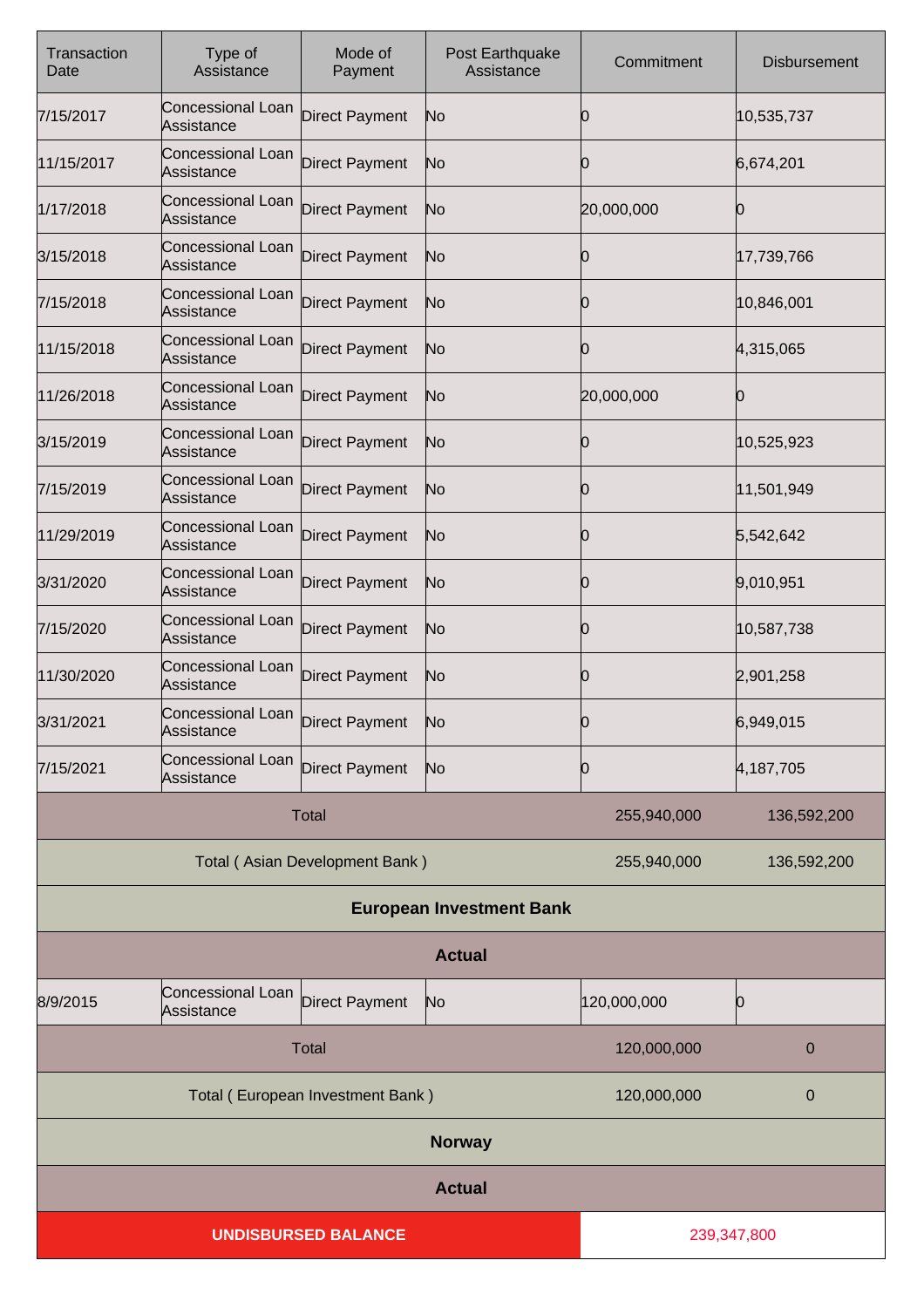| Transaction<br>Date        | Type of<br>Assistance | Mode of<br>Payment    | Post Earthquake<br>Assistance | Commitment    | <b>Disbursement</b> |
|----------------------------|-----------------------|-----------------------|-------------------------------|---------------|---------------------|
| 7/14/2015                  | <b>Grant Aid</b>      | <b>Direct Payment</b> | No                            | Ю             | 3,722,918           |
| 12/13/2016                 | <b>Grant Aid</b>      | <b>Direct Payment</b> | No                            | О             | 3,061,309           |
| 7/11/2014                  | <b>Grant Aid</b>      | Direct Payment        | No                            | 29,153,102    | 0                   |
| 12/11/2018                 | <b>Grant Aid</b>      | <b>Direct Payment</b> | No                            | Ю             | 3,765,924           |
| 6/11/2019                  | <b>Grant Aid</b>      | <b>Direct Payment</b> | No                            | Ю             | 2,657,482           |
| 12/5/2019                  | <b>Grant Aid</b>      | Direct Payment        | No                            | 0             | 765,984             |
| 12/12/2017                 | <b>Grant Aid</b>      | Direct Payment        | No                            | 10            | 3,508,424           |
| <b>Total</b>               |                       |                       | 29, 153, 102                  | 17,482,038    |                     |
| <b>Planned</b>             |                       |                       |                               |               |                     |
| 4/3/2017                   | <b>Grant Aid</b>      | <b>Direct Payment</b> | No                            | <sup>10</sup> | 3,154,255           |
| <b>Total</b>               |                       |                       | $\mathbf 0$                   | 3,154,254     |                     |
| Total (Norway)             |                       |                       | 29,153,102                    | 20,636,292    |                     |
| <b>UNDISBURSED BALANCE</b> |                       |                       | 247,864,610                   |               |                     |

## **Progress Achieved** Progress Achieved: Key Problems: Steps Taken to Solve Problems: